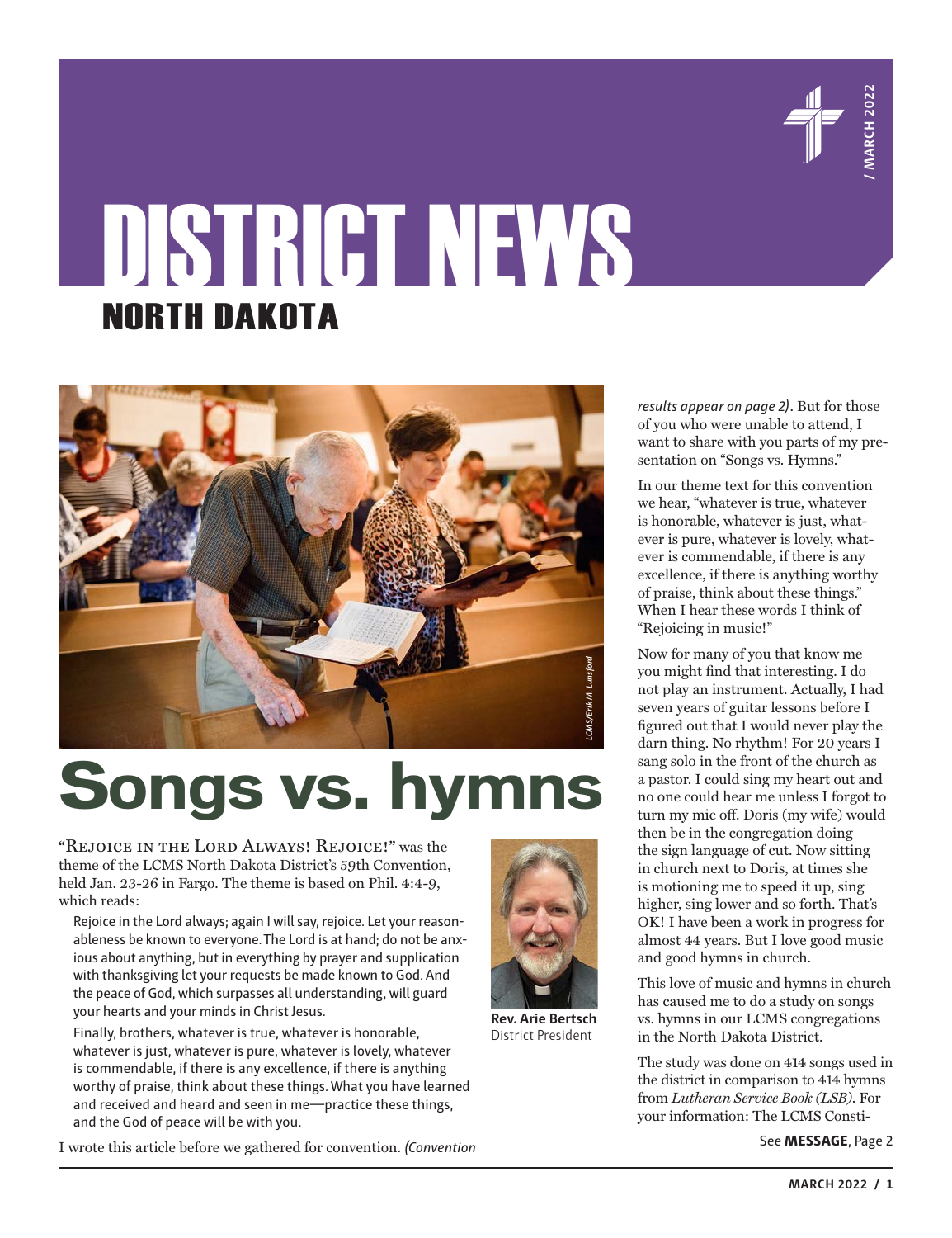## DISTRICT NEWS

## **Convention roundup**



**Rev. Arie Bertsch, who was elected to his second full term as district president, installs into their positions, from left, Tana McKenna, Kay Kreklau, Rev Dan Voth, Rev. Lester Wolfgram and Rev. Dr. Adam Filipek.**

#### **District President**

Rev. Arie Bertsch **First Vice-President**

Rev. Steve Schulz (East)

**Second Vice-President**  Rev. Kirk Peters (West)

**Secretary**: Rev. Daniel Voth

**Treasurer**: Kay Kreklau

**Board of Directors Ordained:** Rev. Dr. Adam Filipek Rev. Lester Wolfgram

- **Lay:** Marty Visto Thomas Langer Tana McKenna Eric Popinga Scott Pfennig
- **District Nominations Committee Ordained:** Rev. Philip Beyersdorf Rev. Clark Jahnke
- **Lay:** Robert Wurl Jonathan Buchhop Susan Corwin Greg Nelson

**Circuit Visitors Central Circuit:** Rev. Paul Preus

**Eastern Circuit:** Rev. Chris Waldvogel

**NE Circuit:** Rev. Michael Suelzle **NW Circuit:** Rev. Brandon Woodruff

**SE Circuit:** Rev. Matthew Tooman **SW Circuit:** Rev. Jonathan Walla

#### **Resolutions Adopted**:

- **1-1** "North Dakota District Encouragement for Shepherd's Hill"
- **1-3** "Encouraging Continuation of Message in the Pew"
- **2-1** "Support for Christ Care for Children: Kenya"
- **2-2** "To Continue International Mission Opportunities in Santiago, Chile"
- **2-3** "To Explore an Ongoing Ministry Partnership Between the North Dakota District and Lutheran Family Service"
- **2-5** "North Dakota District Support of Abortion Pill Reversal Advertising"
- **3-1** "Constitution Bylaw Resolution"
- **3-2** "To Update the LCMS North Dakota District ByLaws"
- **3-3** "Support Historic Communion Practice of the Synod Affirmed"
- **3-4** "To Adopt the LCMS North Dakota District Guidebook and Resources"

### **MESSAGE (CONTINUED FROM PAGE 1)**

tution insists upon the "exclusive use of doctrinally pure agenda, hymnbooks, and catechisms in church and school" (Article VI, point 4, from the 2019 LCMS *Handbook*).

As I visited congregations I have noticed that on special Sundays, such as The Baptism of our Lord, Ascension Day, Lent or Advent, there are no songs that correlate with those special days. Could this be because the resources that are used for picking songs don't emphasize or have these teachings as theologically important?

I chose hymns from *LSB* randomly. As I went through *LSB*, I would take two hymns and skip one so that I would not pick only the hymns I wanted or liked. Having these 414 songs and 414 hymns, I would read the text of the song or hymn and then ask a total of 47 questions to score and grade them. Now I can't sing or read a hymn or song without running 47 questions through my mind.

One observation was that "heaven" was revealed 74 times from the texts of songs. Although in 51 of those revelations there was only a desire and never assurance, and the word "heaven" was not used! That leaves 23 times in which the word "heaven" was actually used.

In the hymns from *LSB,* the word "heaven" or the assurance of heaven was given 332 times (80 percent). Of the 332 times that heaven was mentioned, 272 times it was in the last or second-to-last verse of the hymn. When it was in the second-to-last verse, it was usually there because the last verse ended with the Triune God doxology. Over the years it has been mentioned to me, "Why do we have to sing all the verses?" My response was: "I don't want to leave you out of heaven."

My big question has been why? Why wouldn't these songs from outside of our hymnal sing about and proclaim heaven? I had asked many people and no one really had an answer for me. I finally concluded that the authors of the other resources of these songs rely partly on themselves to know of their salvation. If one is going to rely on himself, he is never quite sure if heaven is for him. He is not relying on the concrete Gospel, that in Christ alone there is heaven because He has made the payment of sins for us, and where there is the forgiveness of sins there is life and salvation.

From the songs that I scored and studied, there were 100 songs that had false theology in them.

I want to help the pastors, leaders and musicians in our churches with this presentation, now and in the future. Just ask! I do love music and hymns even though I cannot hold a tune or have any rhythm.

Rejoice in the Lord Always! Rejoice!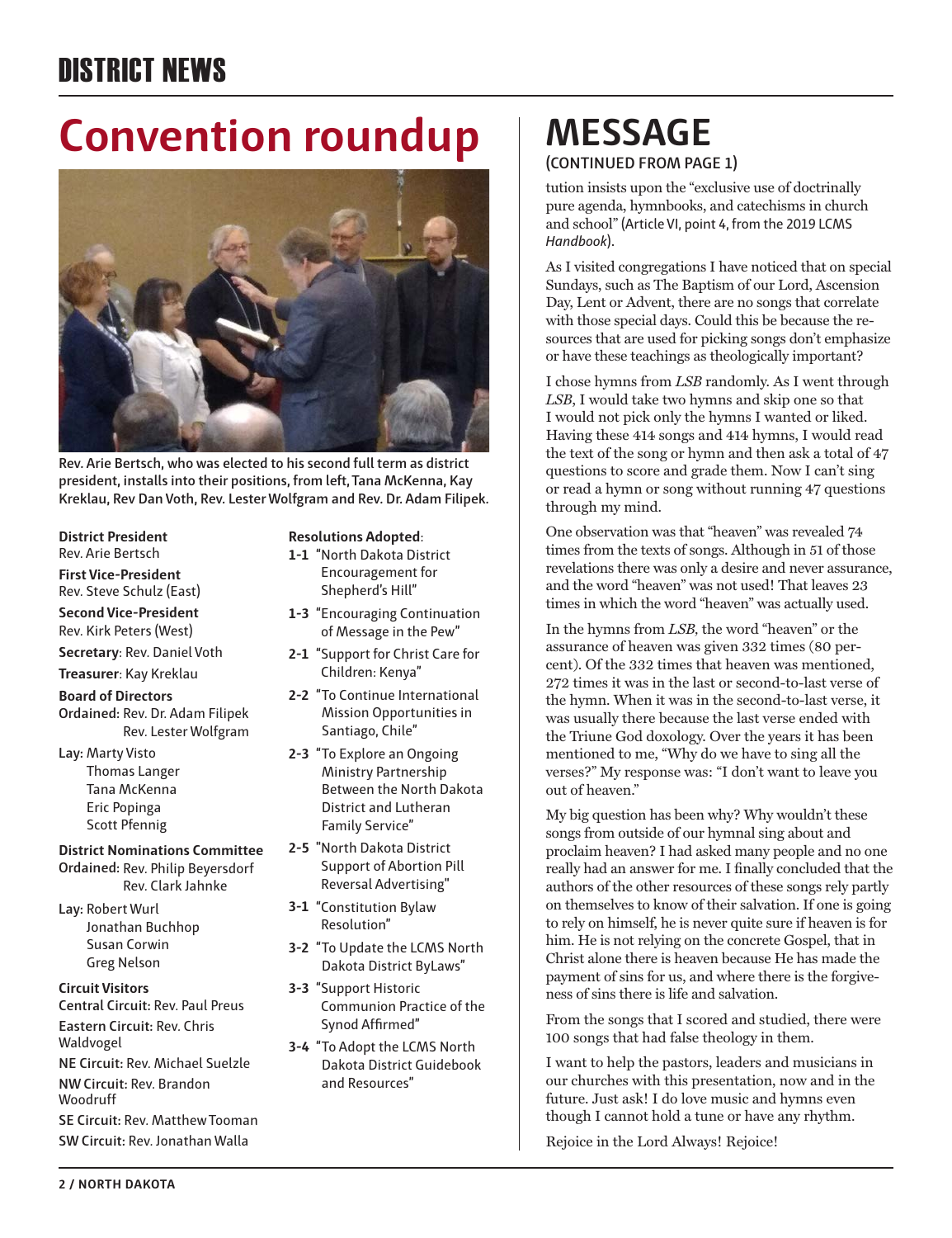## DISTRICT NEWS

# **Students: Proclaim life with essay**

 $\sum_{\text{tors for North Dakota Luther-}}$ h behalf of the Board of Direc-<br>ans For Life (LFL), we invite<br>vour I utheran school homeschool tors for North Dakota Lutherans For Life (LFL), we invite your Lutheran school, homeschool and Sunday school student to participate in the 2022 LFL Essay Contest. The theme for this year's essay is "Blessed for Life," based on Ps. 41:2:

The Loro protects him and keeps him alive; he is called blessed in the land; you do not give him up to the will of his enemies.

For more information, including guidelines and how the essays will evaluated, visit *nodaklcms.org/blog/ north-dakota-lutherans-for-lifeessay-contest*.

Schools, we ask that you would include this essay contest in your curriculum or make it an extra-credit assignment. Churches, we ask that you would include this essay contest in your confirmation or



Sunday school classes or as part of your youth group program.

Each school or church should select their best essay from two divisions: grades 6-8 (400-word maximum) and grades 9-12 (750-word maximum) and submit them digitally, in Microsoft Word or Google Docs files, to Rev. Matt Thompson at *mt@midco. net* by April 1. Also, please contact me if you have any questions.

The first-place prize of \$100 and a second-place prize of \$50 will be awarded in each division by North Dakota LFL. First-place winners will have their essays submitted in LFL's national essay contest for a chance to win \$250 and free registration to a 2022 regional conference and a one-night stay at the conference hotel.

God's blessings to your church and school as you join with Christ in defending human life.

**Yours in Christ, Rev. Matt Thompson** Board Member, District LFL



**The congregation of Immanuel Lutheran Church, Rolla, celebrated its 125th anniversary on Jan. 9. Pictured are, at right, Rev. Scott Ramey, Immanuel pastor, and Rev. Arie Bertsch, district president. Immanuel was established on Dec. 31, 1896.**



Has one of your goals been to read through the Bible in a year? If so, 2022 is the year you can still make it happen!

Rev. Tom Marcis and Vicar Aidan Moon of Zion, Bismarck, are leading a "Trek Through the Scriptures" this year. The journey began on Jan. 1, but it's not too late to join.

They will use helpful apps for this journey: ReadScripture provides a daily reading schedule plus helpful, supplementary videos. Through YouVersion, you can listen as the verses are read aloud to you. Both apps can be found in your preferred app store.

The daily reading list and more information can be found at *zionbismarck.org* (scroll down to find the links). Each week, Pastor Marcis and Vicar Moon will reflect on the upcoming week's readings through a podcast made possible by a grant from Lutheran Church Extension Fund.